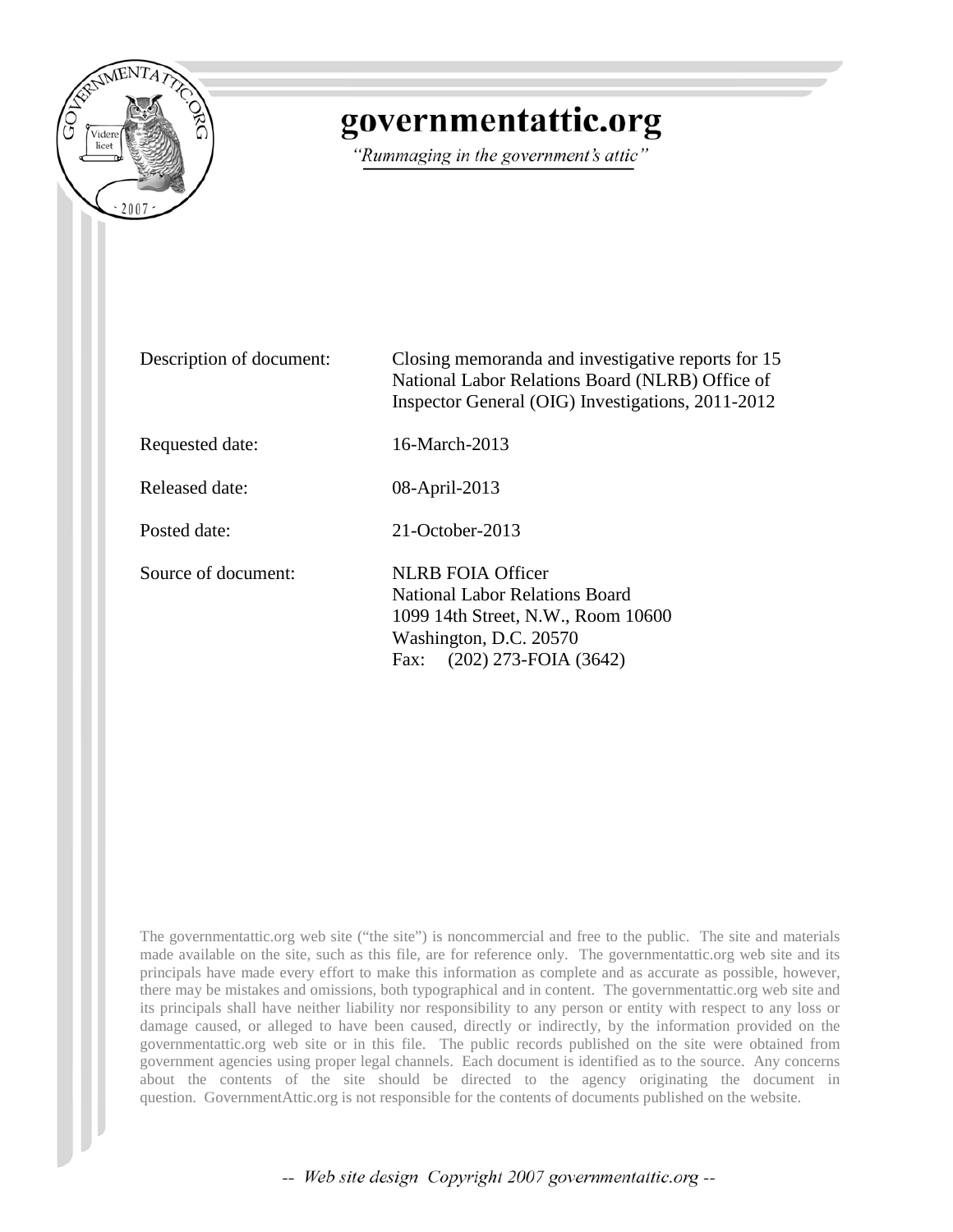

**United States Government NATIONAL LABOR RELATIONS BOARD** 

**OFFICE OF INSPECTOR GENERAL** 

Washington, DC 20570-0001

April 8, 2013

This letter is in response to your Freedom of Information Act (FOIA) request, dated March 16, 2013, seeking "The Final Report, Closing Memo, Referral Memo, and Referral Letter" for the following closed investigations: OIG-I-446, OIG-I-448, OIG-I-449, OIG-I-455, OIG-I-457, OIG-I-458, OIG-I-460, OIG-I-461, OIG-I-462, OIG-I-463, OIG-I-465, OIG-I-467, OIG-I-468, OIG-I-469, OIG-I-470, OIG-I-474. The request was made to the Jacqueline Young, Freedom of Information Officer, National Labor Relations Board. On March 27, 2013, the Freedom of Information Officer referred the request to the Office of Inspector General (OIG). This request was assigned a FOIA tracking number **OIG-2013-003.** 

Our search revealed 23 responsive documents: 16 closing memoranda and 7 investigative reports. The closing memoranda are enclosed. Names and other identifying details have been deleted from these documents pursuant to the policies embodied in Exemptions 6 and 7(C) of the FOIA. Information compiled for law enforcement purposes which could reasonably be expected to disclose the identity of a confidential source has been deleted from these documents pursuant to the policies embodied in Exemption 7(D) of the FOIA. Finally, deletions of attorney work product and/or deliberative material have been made pursuant to the policies embodied in Exemption 5 of the FOIA.

Investigative reports involving completed/closed investigations by the OIG are exempt from disclosure pursuant to Exemptions 6, 7(C), and 7(D) of the FOIA. See 5 U.S.C. §§ 552 (b) (6), (7)(C), and 7(D). In the processing of investigations, the OIG obtains much information from individuals who would be reluctant or who would refuse to supply such information if it were routinely disclosed pursuant to a request under the FOIA. In carrying out his responsibilities, the Inspector General must be able to obtain all potentially relevant information. The protection of the identities of individuals and the substance of the information they provide is an important means of assuring the Inspector General's continuing ability to obtain such relevant information. Compelled disclosure of the information would substantially deter voluntary cooperation, hinder obtaining information from all potential sources and,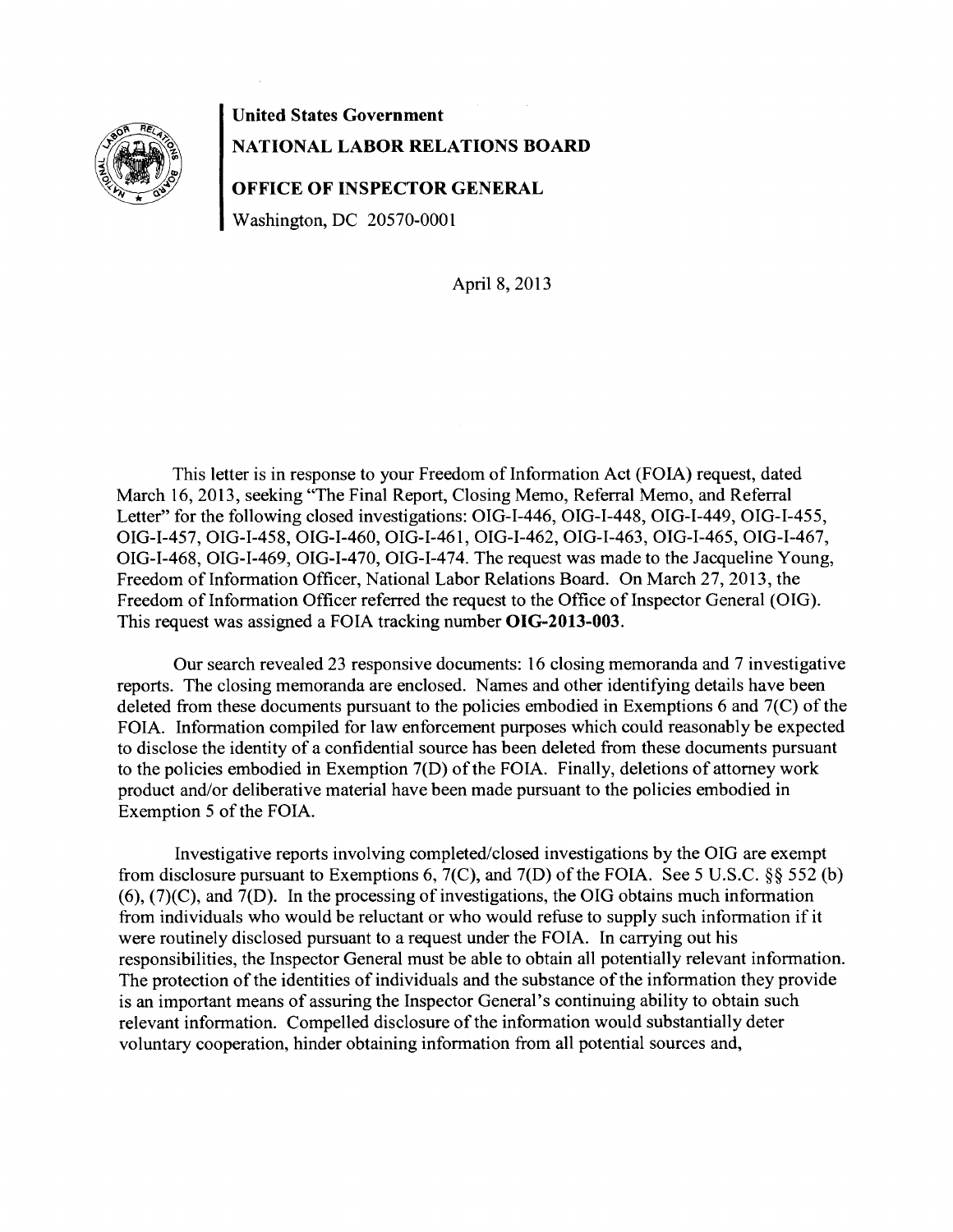Page 2 April 8, 2013

consequently, substantially interfere with present and future enforcement proceedings. See, e.g., NLRB v. Robbins Tire and Rubber Co., 437 U.S. 214 (1978); Wellman Industries, Inc., v. NLRB, 490 F. 2d 427 (4th Cir.), cert. denied 419 U.S. 834. Additionally, release of information about individuals referred to in such documents would constitute a clearly unwarranted invasion of their personal privacy, and you have made no showing of public interest in the disclosure of such information that would outweigh those privacy interests. See, e.g., Department of Justice v. Reporters Committee, 489 U.S. 749 (1989); Department of the Air Force v. Rose, 425 U.S. 352 (1976). I conclude that the deletion of names from the investigative reports would not preserve the interests recognized by these exemptions, since disclosure of the material contained therein would, itself, constitute invasions of personal privacy, reveal confidential sources and, therefore, interfere with enforcement proceedings.

I also conclude that investigative reports involving completed/closed investigations by the OIG are privileged from disclosure by Exemption 5 of the FOIA, 5 U.S.C. § 552 (b) (5), since they are intra-agency memoranda and attorney work-products which would not be available by law to a party other than an agency in litigation with this Agency. The legislative history of Exemption 5 makes it clear that this subsection of the FOIA was designed to protect and promote the objectives of fostering frank deliberation and consultation within the Agency and to prevent premature disclosure of recommendations which could disrupt the decisionmaking process. Investigative reports from the Inspector General to the Board and/or the General Counsel clearly reflect the deliberative and consultative process of the Agency which Exemption 5 protects from forced disclosure. Cf. NLRB v. Sears, Roebuck and Co., 421 U.S. 132 (1975).

I am responsible for the above determination. You may obtain a review thereof under the provisions of Section 102.177(c)(2)(v) of the NLRB Rules and Regulations by filing an appeal with the Chairman, National Labor Relations Board, 1099 14<sup>th</sup> Street, NW, Washington, D.C. 20570, within 28 calendar days from the date of this letter, such period beginning to run on the calendar day after the date of this letter. Thus, the appeal must be received by the close of business (5:00 p.m.) on May 6, 2013. Any appeal should contain a complete statement of the reasons upon which it is based.

Sincerely.

énnifer Matis Counsel to the Inspector General

 $\bar{\bar{z}}$ 

 $\sim$ 

Enclosures

cc: NLRB FOIA Officer (w/o enclosures)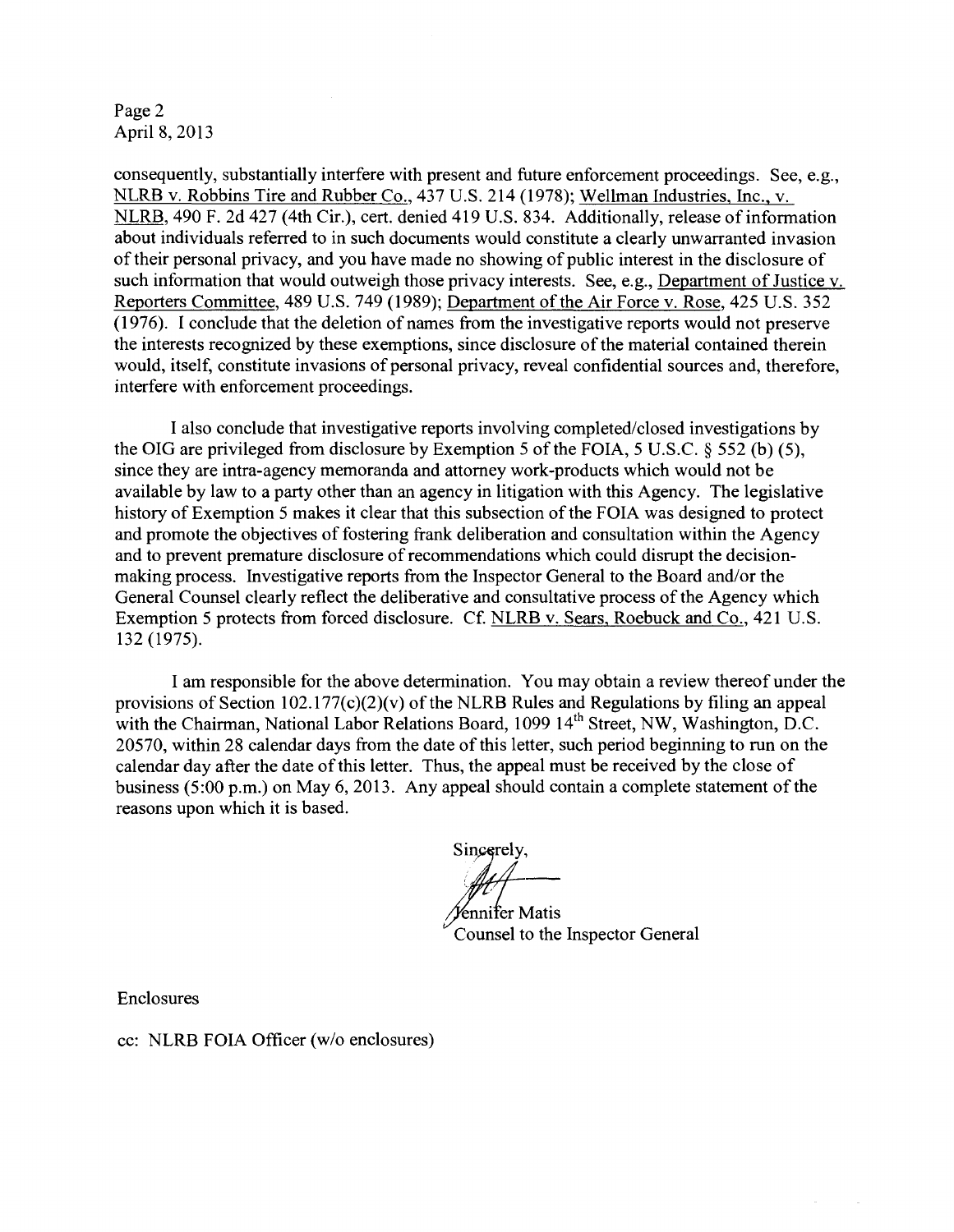

#### Memorandum

September 28, 2012

'Jo: File

चि From: D. Berry  $\mathcal{Y}$ 

Subject: Completed Investigation ICO OIG-I-446

This investigation was initiated on April 19, 2010. The case involved an allegation that Subject: Completed Investigation ICO OIG-I-446<br>
This investigation was initiated on April 19, 2010. The case involved an allegation that<br>
that a **6, 7(6)** a Charging Party, stole an affidavit from Region and **6,** it on th Attorney involved in the underlying unfair labor practice case stated that he did not believe that the subject could have taken the affidavit from the Region's case file. On May 19, 2010, we reported our investigative findings to the U.S. Attorney's Office  $6, 7$ (C) That office declined to initiate prosecution. Thereafter, we were contacted by a  $\Box$  6, 7(C) s proscuter from the The subject could have taken the affidavit from the Region's case file. On May 19, 2010, we<br>reported our investigative findings to the U.S. Attorney's Office 6, 7(C) That office declined<br>to initiate prosecution. Thereafte were indicted

In light of that indictment, this matter is now closed.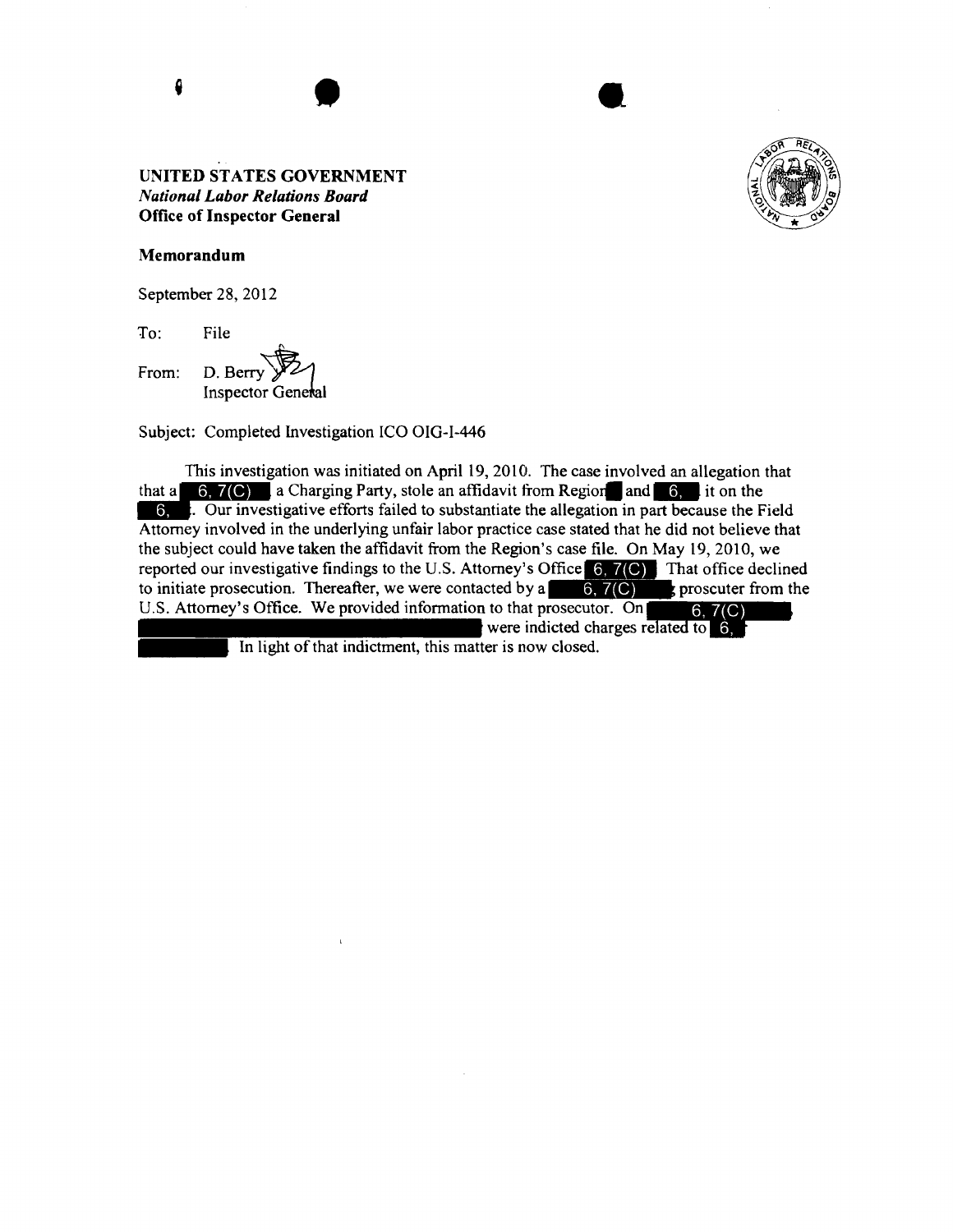

#### **Memorandum**

 $\lambda$ 

October 4, 2012

To: File From: D. Berry  $\sqrt{\phantom{a}}$ 

Subject: Completed Investigation ICO OIG-I-448

This investigation was initiated on September 23, 2010. The case involved an allegation that 6, 7(C) Region • was using the Agency internet access for an inappropriate purpose and and excessive amounts of time. Our review of the internet files from the subject's Government computer did not provide evidence that substantiated the investigation. By this memorandum, our investigation is closed.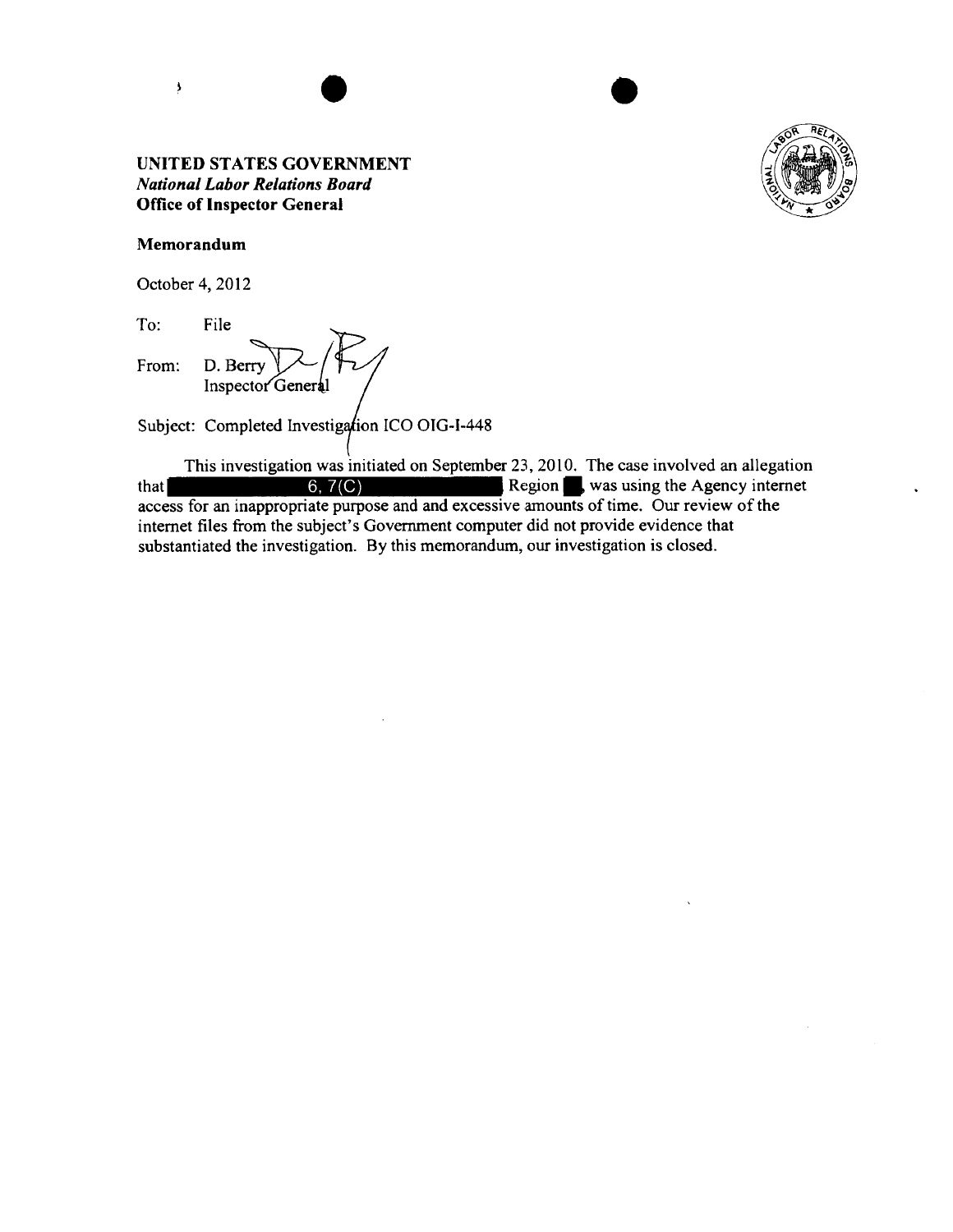

#### **Memorandum**

October 10, 2012

To: File

D. Berry Y From:

Subject: Completed Investigation ICO OIG-1-449

This investigation was initiated on September 23, 2010. The case involved an allegation that 6, 7(C) Resident Office **M\*4i.1Mwas** looking at pornographic material in the workplace and engaged in other forms of mismanagement. We determined that the best course of action was to monitor the subject's use of the Internet to determine if he was using it to view pornographic material. Our review of the internet files from the subject's Government computer did not provide evidence that substantiated the investigation. We also determined that the remaining allegations were more properly addressed by the Division of Operations-Mangement. By this memorandum, our investigation is closed.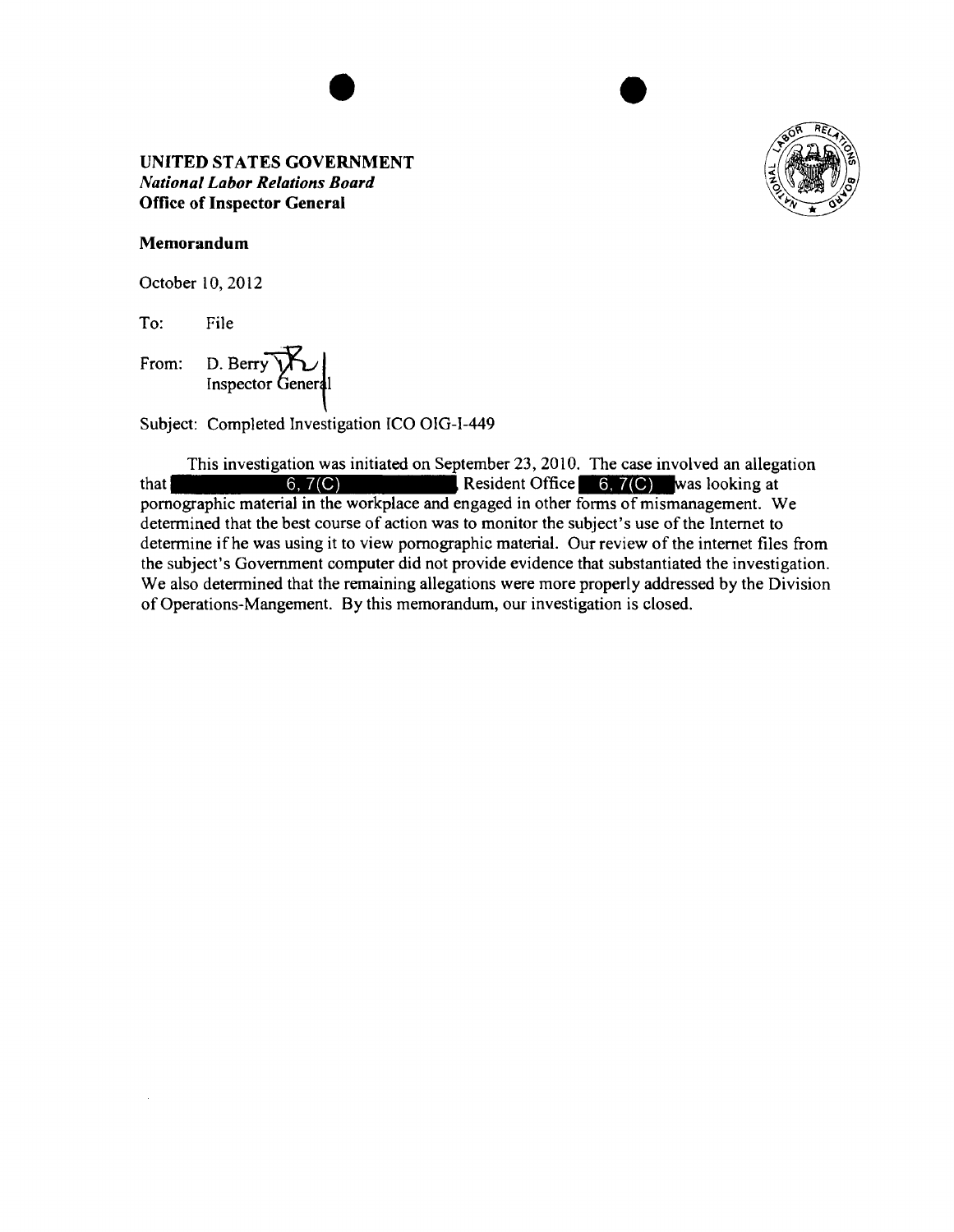

# **Memorandum**

September 28, 2012

From: File  $\qquad \qquad \bigg\}$ David Berry ' ~l - Inspector~ l\_\_-- To:

Subject: Closed Case OIG-1-455

During the course of conducting an investigation involving Region. 6, 7(C)<br>
investigate an allegation that certain employees in Region. created a hostile work environment During the course of conducting an investigation involving Region  $\begin{bmatrix} 6, 7(C) \end{bmatrix}$ for him by spreading false and malicious rumors of a lascivious nature.  $\begin{bmatrix} 6, 7(C) \\ 1 \end{bmatrix}$  also requested that the OIG investigate whether certain named employees had spread rumors with knowledge of falsity or reckless disregard for the truth.  $\boxed{6, 7(C)}$  stated that it was his belief  $6, 7(C), 7(D)$ that

To address this allegation, we conducted interviews with support and professional staff in Region and considered the information that was collected during the investigation involving the management officials in the Region.

When interviewed, the support staff personnel described a situation in the Regional Office that  $\blacksquare$ 6,  $7(C)$ ,  $7(D)$ 

 $6,7(C),7(D)$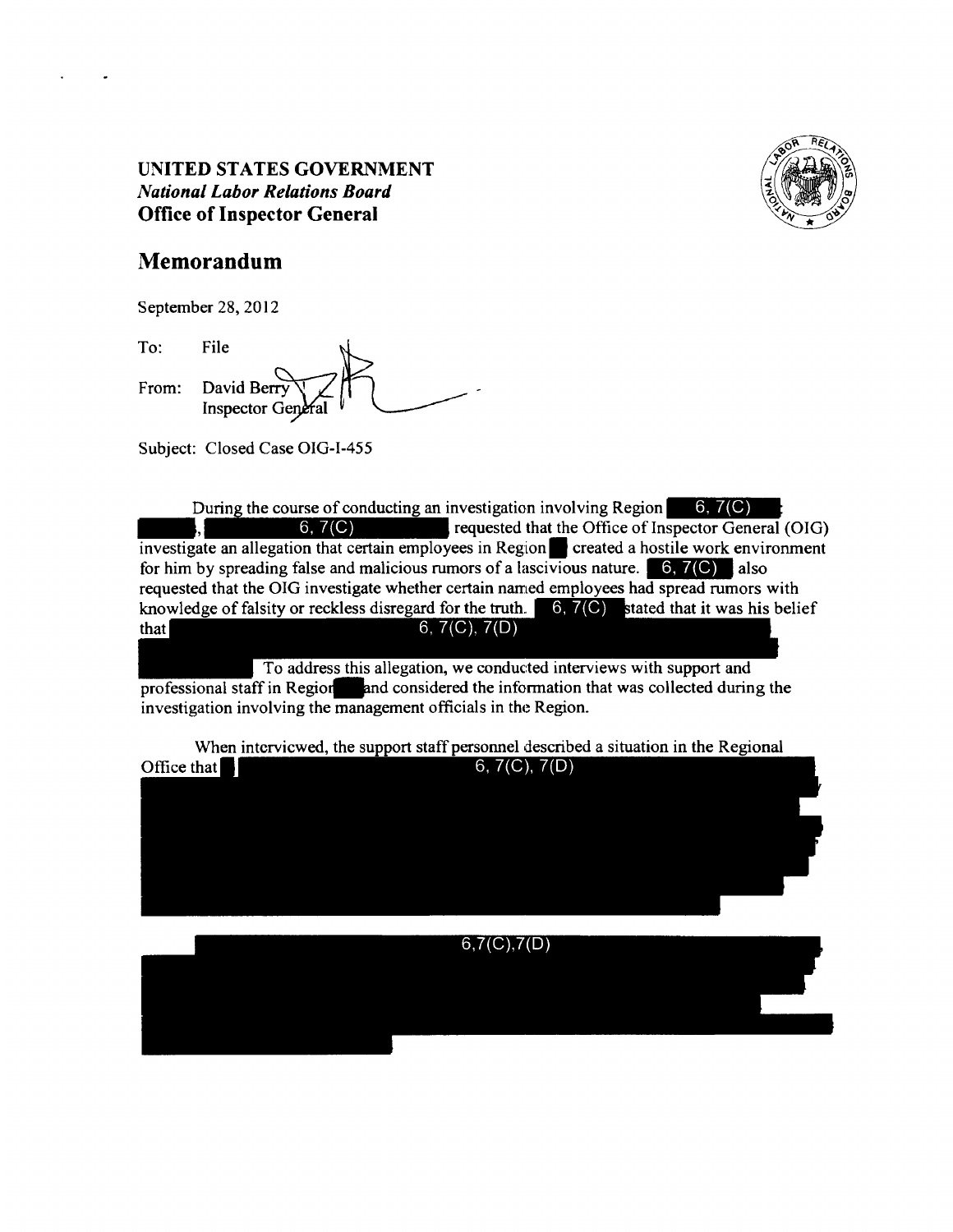| Apart from our investigative interviews with Region<br>personnel, we are also aware that |
|------------------------------------------------------------------------------------------|
|                                                                                          |
|                                                                                          |
|                                                                                          |
|                                                                                          |
|                                                                                          |

 $\overline{\phantom{a}}$ 

 $\bullet$ 

| Our investigation did not disclose evidence that the Region $\left( 6, 7(C) \right)$          |         |                                           | employees              |
|-----------------------------------------------------------------------------------------------|---------|-------------------------------------------|------------------------|
| engaged in misconduct by spreading rumors or otherwise discussing what they believed to be an |         |                                           |                        |
| inappropriate relationship between $\qquad 6, 7(C)$                                           | l and   | 6, 7(C)                                   | l. As                  |
| described in our earlier reports, the working environment in Region                           |         |                                           | was dysfunctional. The |
| $6, 7$ (C) had developed a personal relationship with a                                       |         |                                           | $6, 7(C)$ that could   |
| reasonably be viewed as inappropriate.                                                        | 6, 7(C) | $\alpha$ acknowledged that she $\alpha$ . |                        |
|                                                                                               |         |                                           | 7(C)                   |
|                                                                                               |         |                                           | 7(D)                   |
| Based on our review of the Region's awards to employees,                                      |         | Ex. 5                                     |                        |
|                                                                                               |         |                                           |                        |
|                                                                                               |         |                                           |                        |
|                                                                                               |         |                                           |                        |

The case is closed. This information was provided to the Division of Operations-Management in a separate memorandum as part of OIG-1-452.  $\hat{\mathcal{L}}$ 

 $\sim$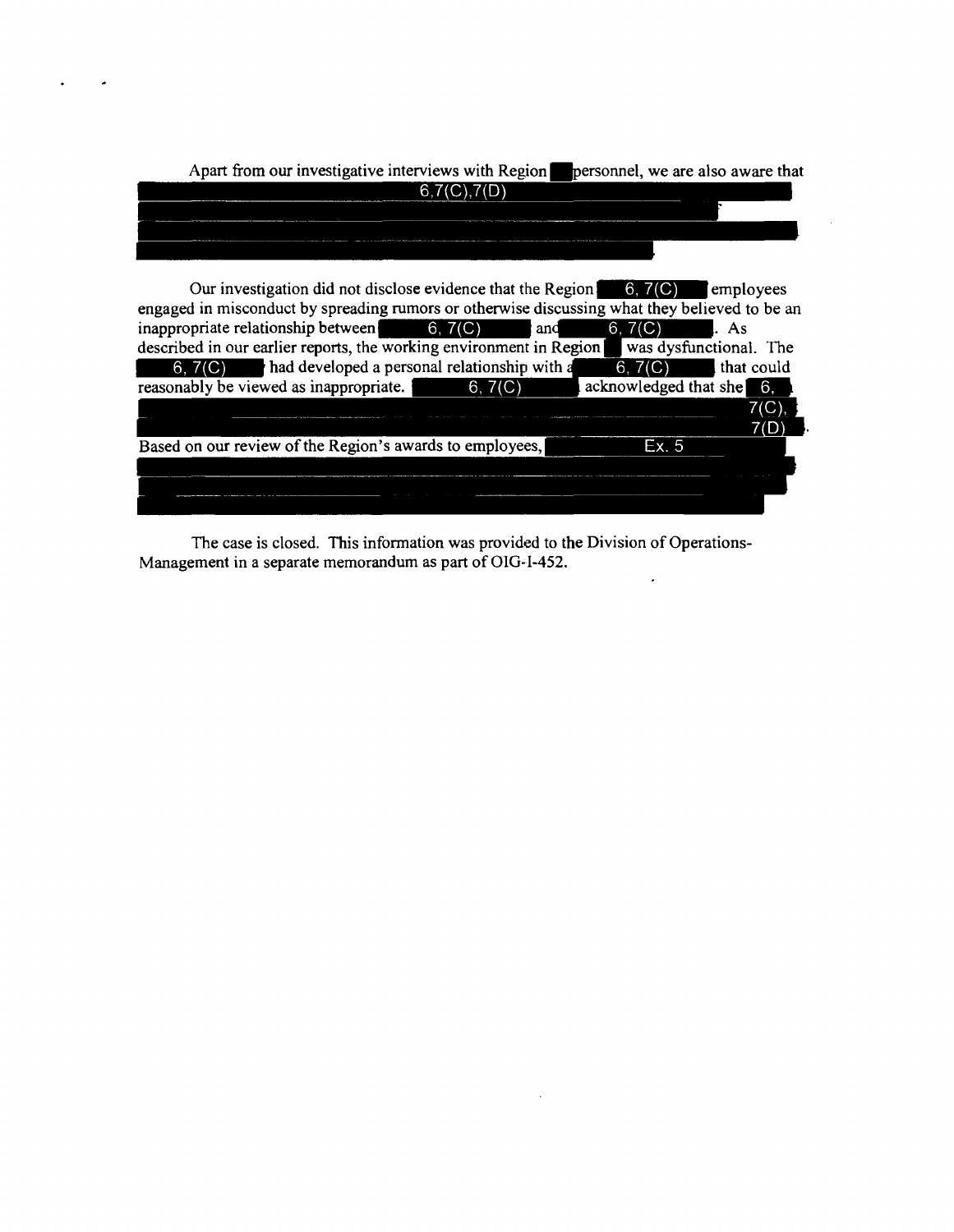

#### Memorandum

April 12, 2012

To: David Berry Inspector General

From: Jennifer Matis $\mathscr{H}$ 

Subject: Completed Investigation OIG-1-457

This investigation was initiated on August 23, 2011. The case involves allegations that 6, 7(C) improperly used his travel card while not on travel status, failed to pay his bill in a timely manner, and converted government funds to his own use when he received reimbursement for travel-related expenses but waited several months to make a payment for the associated charges.

Our investigative efforts consisted of reviewing the records of travel card transactions and interviewing the subject. We issued an investigative report substantiating the allegations on November 11, 2011. On  $\begin{bmatrix} 6, 7(C) \end{bmatrix}$  the subject and the Agency entered into an Alternative Discipline Resolution agreement in which the employee agreed to undergo financial counseling and 2 days of leave without pay in lieu of a 2-day suspension.

 $A$ prizipiz Approved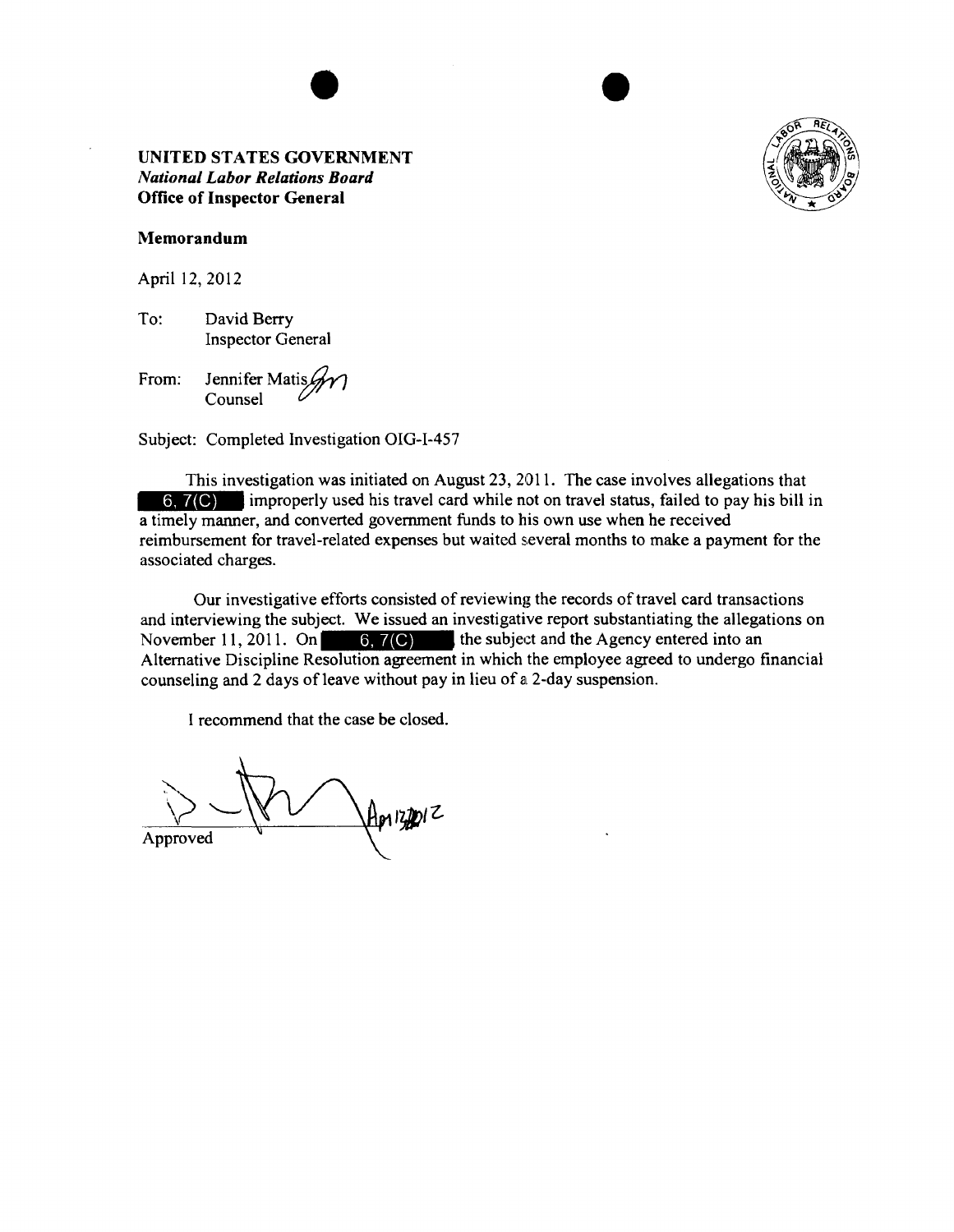

 $\ddot{\phantom{a}}$ 

#### **Memorandum**

April 11, 2012

To: David Berry Inspector General

From: Jennifer Matis

Subject: Completed Investigation OIG-1-458

This investigation was initiated on August 23, 2011. The case involves allegations that **6.7(C)** improperly used her travel card while not on travel status and for improper transactions and failed to pay the balance, despite being reimbursed for official expenses.

Our investigative efforts consisted of reviewing the records of travel card transactions and interviewing the subject. We issued an investigative report substantiating the allegations on February 16, 2012. On 6,  $7$  (C) the subject and the Agency entered into an Alternative Discipline Resolution agreement providing for a two-day suspension to be converted to a warning and EAP counseling

 $\nu$  | 4 | 11 |  $\nu$ Approved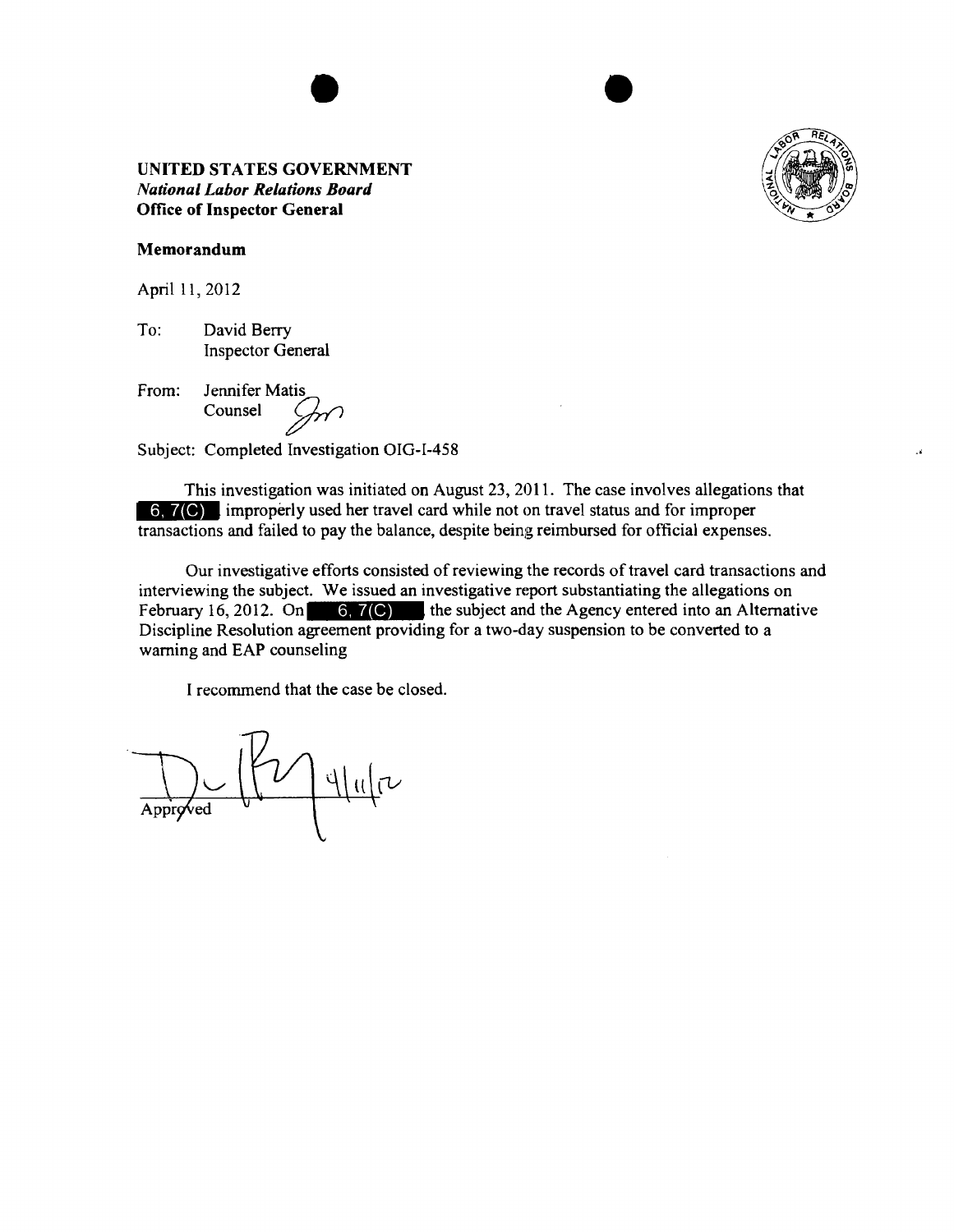

#### **Memorandum**

August 16, 2012

To: David Berry Inspector General

From: Jennifer MatisO.M.#7?~ Counsel */"'f'///l7/* 

Subject: Completed Investigation OIG-1-460

This investigation was initiated on August 23, 2011. The case involves an allegation that the subject, a in Region•· improperly used his Government contractor-issued travel card while not on travel status and for improper transactions and failed to pay the balance, despite being reimbursed for official expenses.

Our investigative efforts consisted of reviewing the subject's travel records, reimbursements, and card statements, and conducting an interview of the subject on September 20, 2011. We issued an investigative report substantiating the allegations on February 6, 2012. On **6, 7(C)** the Agency issued a 5-day suspension to the subject.

 $\frac{1}{\text{Approved}}$ 

CQ / *t L/cot?\_* 

Date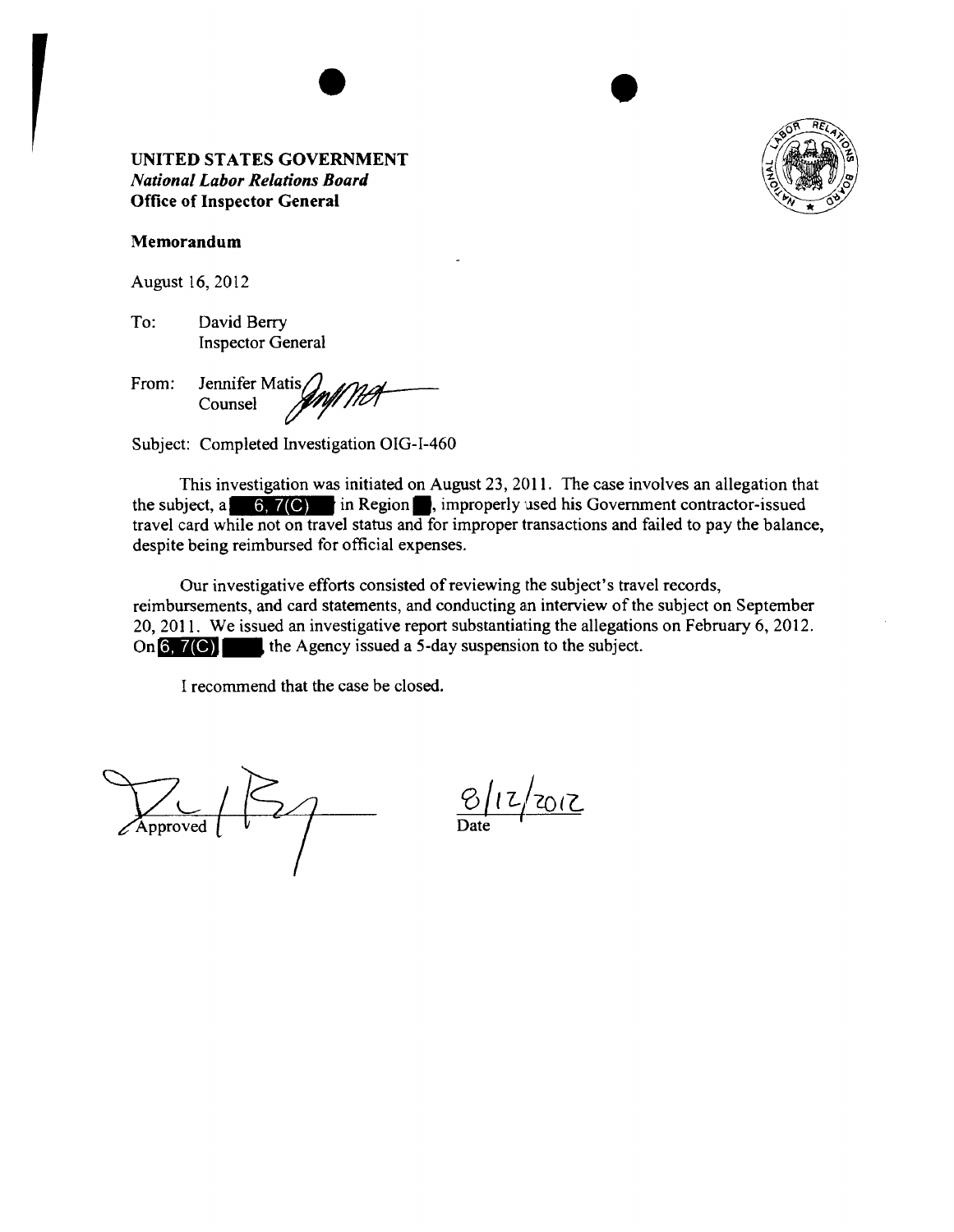•



## Memorandum

January 12, 2012

To: David Berry Inspector General

From: Jennifer Mati $\mathcal{G}_{\mathcal{M}}$ Counsel  $\frac{y}{y}$ <sup> $\frac{y}{y}$ </sup>

Subject: Completed Investigation OIG-1-461

This investigation was initiated on August 23, 2011. The case involves an allegation that  $6, 7(C)$ 6,  $7(C)$  on October 28, 2011. Subsequently, 6,  $7(C)$  retired from the NLRB as of 6,  $7(C)$ improperly used his travel card while not on travel status. I interviewed Because is no longer an employee of the NLRB, further investigative action is not warranted, and the case is closed.

 $V$   $V$   $\gamma$   $\eta$  $\overline{X}$ Approved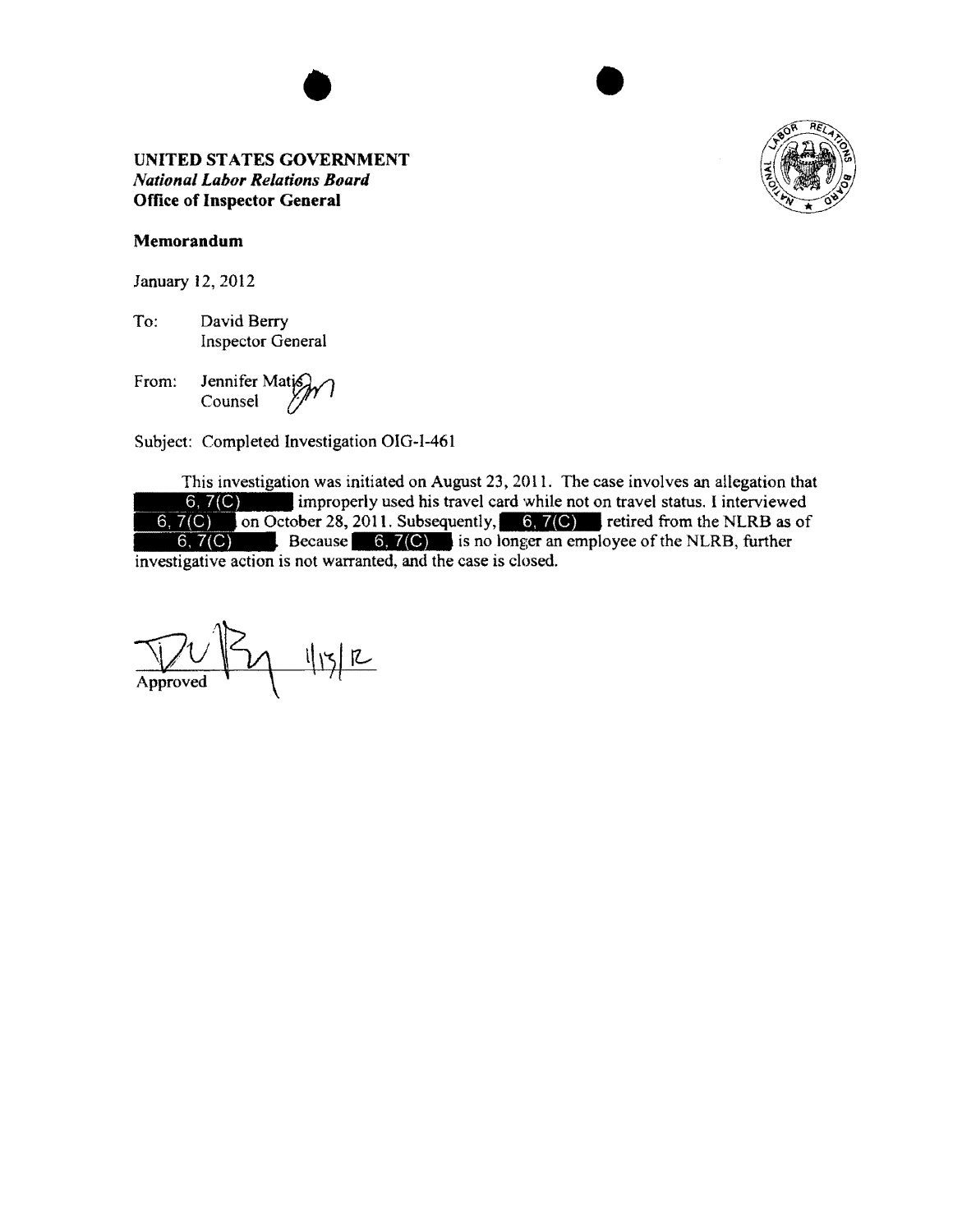G



#### **Memorandum**

April 30, 2012

To: David Berry Inspector General

From: Jennifer Matis Counsel  $\mathscr{J}'$ 

Subject: Completed Investigation OIG-I-462

This investigation was initiated on August 24, 2011. The case involves **-l!JM** 6,  $7(C)$  and  $6, 7(C)$  (subject), both from the 6,  $7(C)$  Resident Office of Region The case was initiated after the OIG received  $\begin{array}{|l|l|l|}\n\hline\n6, 7(C) & \text{Resident Office of Region} & \text{The case was initiated after the OIG received information that} \\
\hline\n\end{array}$  allegedly misappropriated, from the subject's desk, 6, 7(C) and 6, 7(C) on the subject), both from the 6, 7(C) Resident Office of Region The case was initiated after the OIG received information that **6** allegedly misappropriated, from the subject's desk, notes indicating t 6,  $7(C)$  resigned from the Agency on  $6, 7(C)$ , after which the investigation proceeded only with regard to  $6, 7$  (C) conduct.

Our investigative efforts consisted of interviewing witnesses and the subject and reviewing the subject's notes. We issued an investigative report substantiating the allegations on November 15, 2011. In  $\begin{bmatrix} 6 \\ 7 \end{bmatrix}$ , the subject received counseling from the Regional Director.

froved

 $1/12$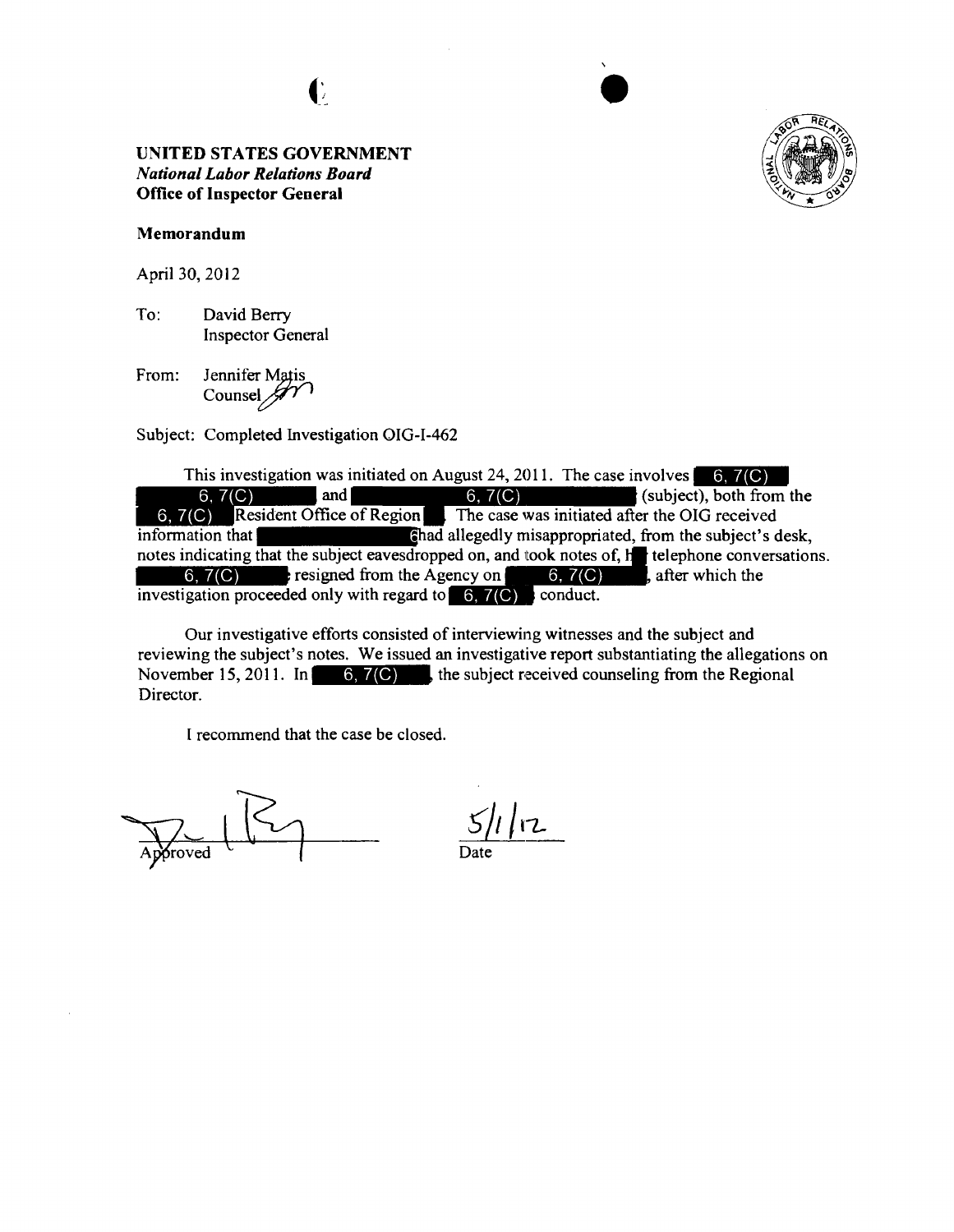

## Memorandum

August 15, 2012

To: David Berry Inspector General

From: Jennifer Matis $\mathcal{J}_{\Lambda}$ Inspector General<br>Jennifer Matis<br>Counsel #1999

Subject: Completed Investigation OIG-I-463

This investigation was initiated on September 2, 2011. The case involves an allegation that the subject, in Region llmisused his Agency e-mail account in support of political activities and other causes. We reviewed the subject's Agency e-mail account and obtained a forensic copy of the hard drive from his Government computer on April 5, 2012. of po<br>obtai<br>The s<br>NLR

 $6, 7(C)$ The subject retired on  $\begin{bmatrix} 6, 7(C) \end{bmatrix}$  Because the subject is no longer an employee of the NLRB, further investigative action is not warranted.

 $\frac{8}{\text{Approxed}}$   $\frac{6}{\text{Date}}$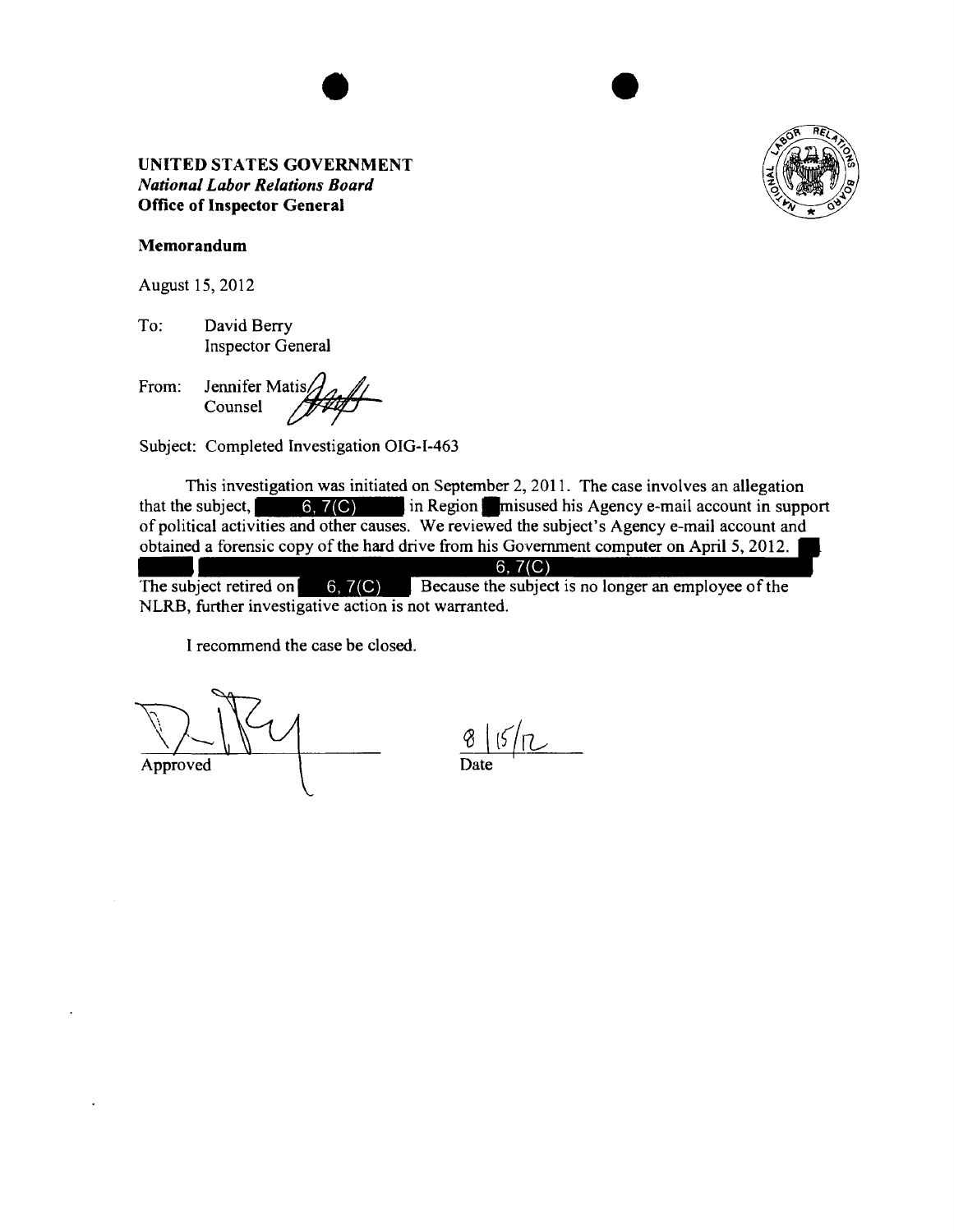

#### Memorandum

November 8, 2011

To: David Berry Inspector General

From: Jennifer Matis Counsel Water 1/14

Subject: Completed Investigation ICO OIG-1-465

This investigation was initiated on October 24, 2011. The case involves an allegation by 6, 7(C) that the Chairman does not have authority to resolve administrative appeals from adverse FOIA decisions. I researched the legal issue and summarized my conclusions in a Summary of Investigation. After discussion, we determined that no misconduct has occurred. Subsequently, you and I spoke to  $\ket{6, 7(C)}$  about his issues in detail on the phone on November 2, 2011. During that conversation, we informed  $\left(6, 7 \right)$  that we had determined that further investigation is not warranted, although we did plan to schedule an audit of the NLRB FOIA's program in the Fiscal Year 2012 Audit Program. He was also sent a letter to that effect on November 3, 2011. Because further investigative action is not warranted, the case is closed.

 $\mathbb{Z}/(Z/4|Z||)$  $q \sqrt{q}$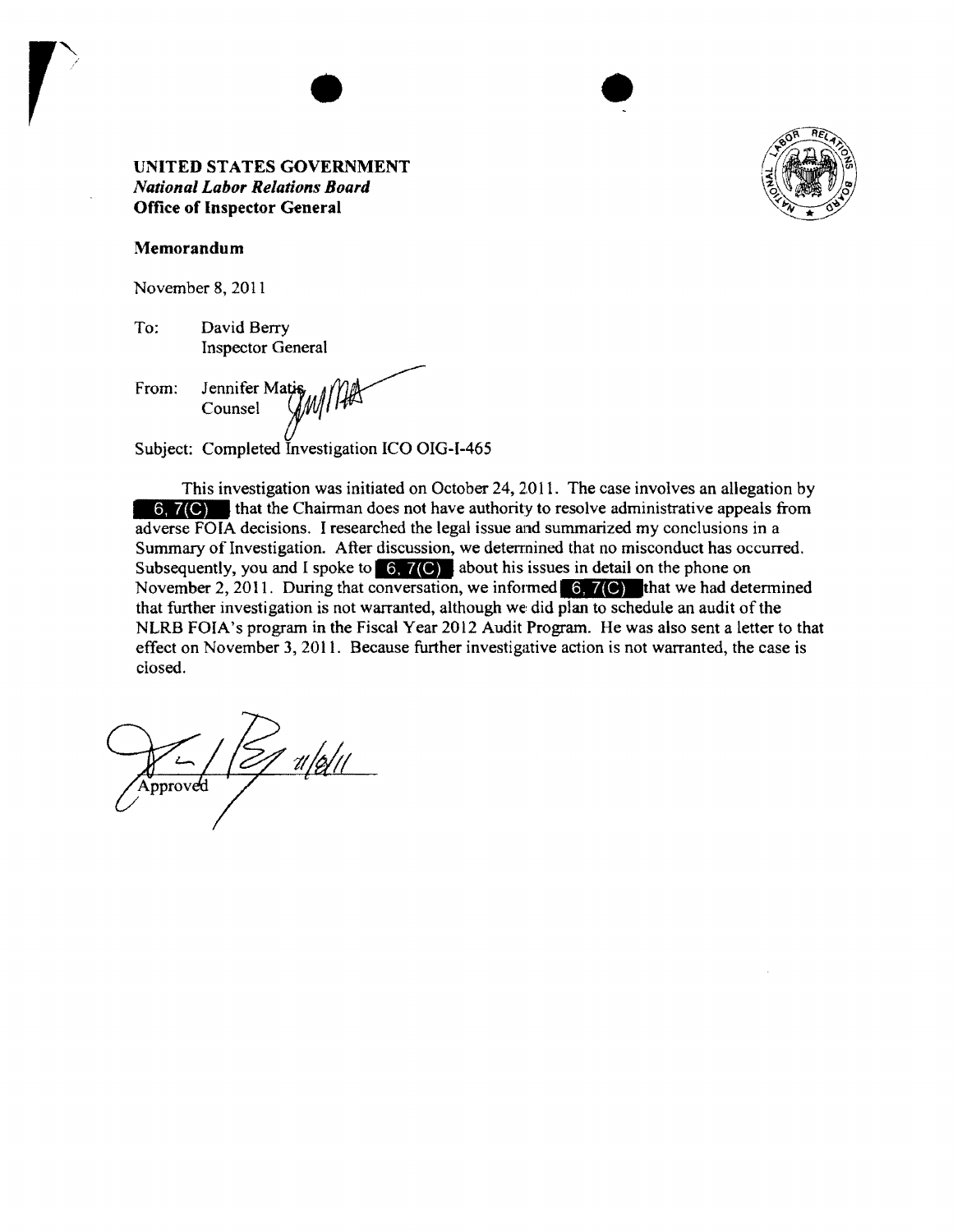



•

## UNITED STATES GOVERNMENT *Nanonal Labor Relations Board*  Office of Inspector General

## Memorandum

May 15, 2012

To: File From: D. Berry Inspector General

Subject: Completed Investigation ICO OIG-I-467

This investigation was initiated on November 23, 2011. The case involved an allegation This investigation was initiated on November 23, 2011. The case involved an allegation that  $\begin{array}{|l|l|} \hline 6, 7(C) \end{array}$  and  $\begin{array}{|l|} \hline 6, 7(C) \end{array}$  were being improperly influenced or having inappropriate communication with outside parties. The allegation was not substantiated. We did find.

| however, that |  |                     | Ex.5 |       |  |
|---------------|--|---------------------|------|-------|--|
|               |  | We also found that, |      | Ex. 5 |  |
|               |  |                     |      |       |  |
|               |  |                     |      |       |  |

| On January 23, 2012, we issued an investigative report. | 6, 7(C)     |
|---------------------------------------------------------|-------------|
|                                                         |             |
|                                                         |             |
|                                                         |             |
|                                                         |             |
|                                                         |             |
|                                                         |             |
|                                                         |             |
| 6, 7(C)                                                 | the case is |
|                                                         |             |

closed.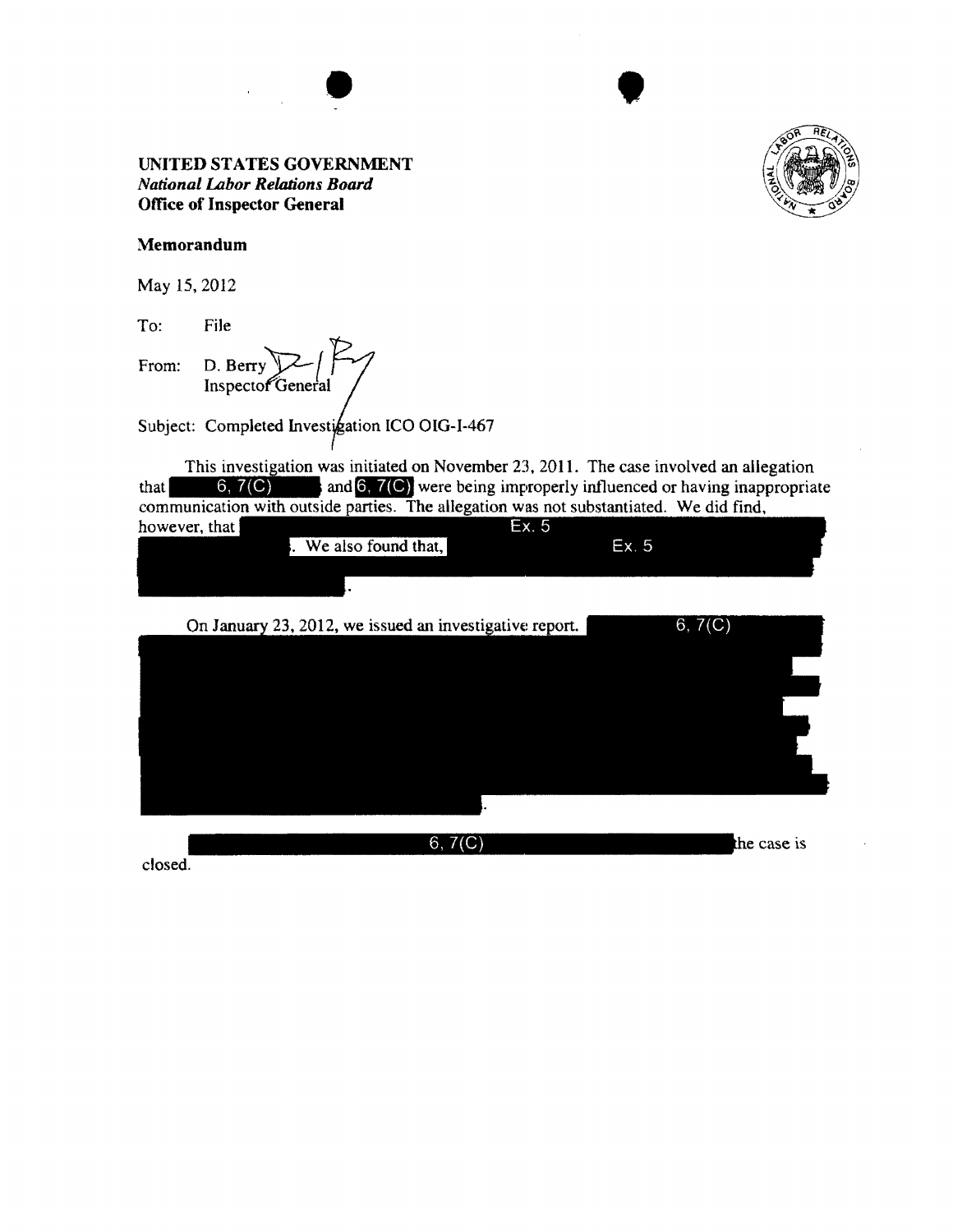

**1** 

#### Memorandum

September 28, 2012

To: File

From: D. Berry Inspector General

Subject: Completed Investigation ICO OIG-I-467 468

This investigation was initiated on November 28, 2011. The case involved an allegation that  $\begin{bmatrix} 6, 7(C) \end{bmatrix}$  improperly released confidential case processing information during the time that he was serving as  $a = 6, 7$  (C) . Our investigative efforts substantiated the allegation and we issued two investigative reports. Each of the reports was provided to the

 $6, 7(C)$ 

On May 26, 2012, the subject submitted his resignation, with an effective date of  $6, 7(C)$ , to  $6, 7(C)$ . 6,  $7(C)$ By this

memorandum, our investigation is closed.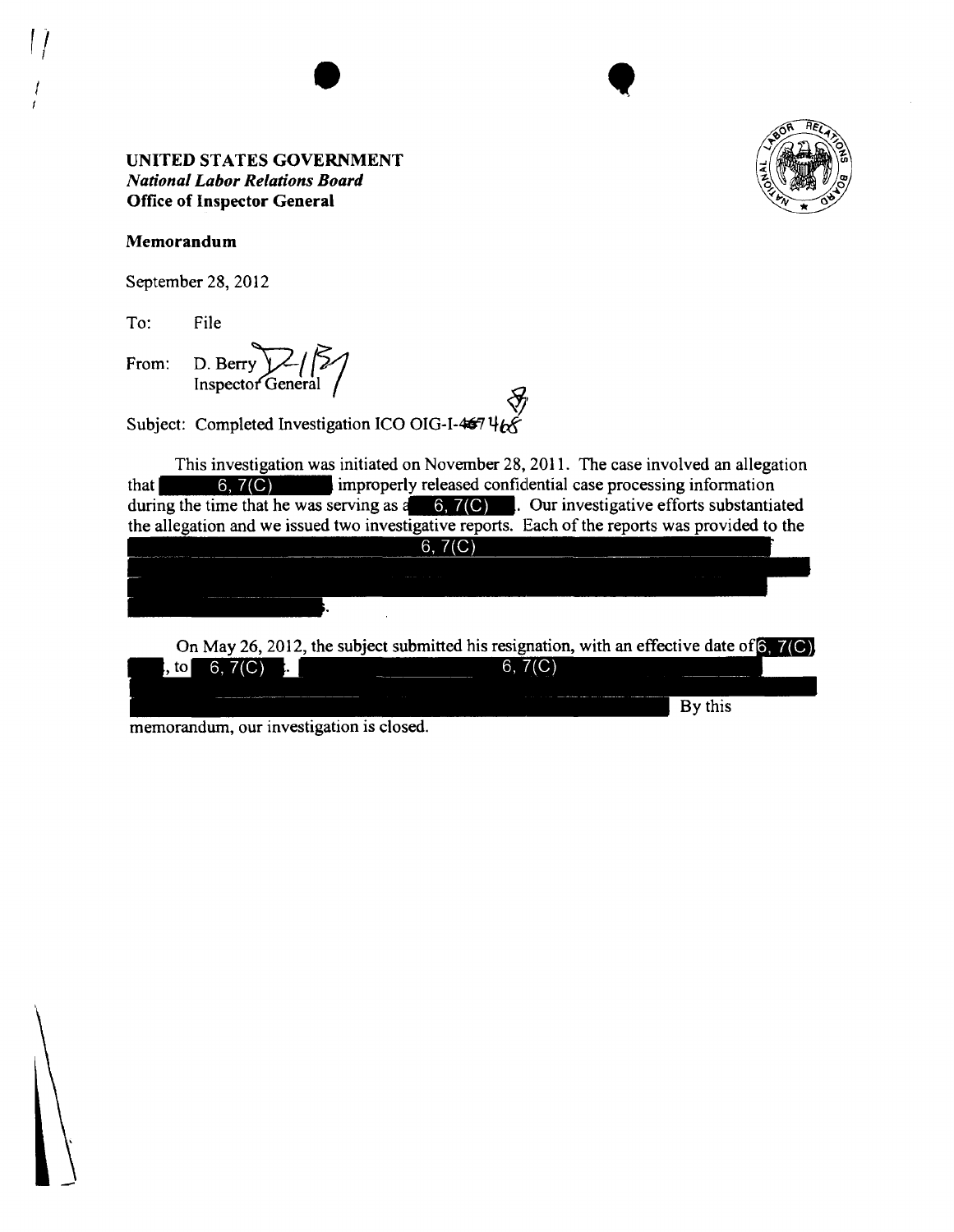

#### **Memorandum**

•

January 30, 2012

To: David Berry Inspector General

From: Jennifer Matis Counsel  $\mathscr{D}$ 

Subject: Completed Investigation OIG-1-470

This investigation was initiated on December 30, 2011. The case involves allegations that Region  $\begin{bmatrix} 6, 7(C) \end{bmatrix}$  (1) improperly used his government travel card while not on travel status and for improper transactions; (2) failed to pay the balance on his government travel card, despite being reimbursed for official expenses; and (3) made false statements to Regional Management concerning his whereabouts and leave status .



pproved